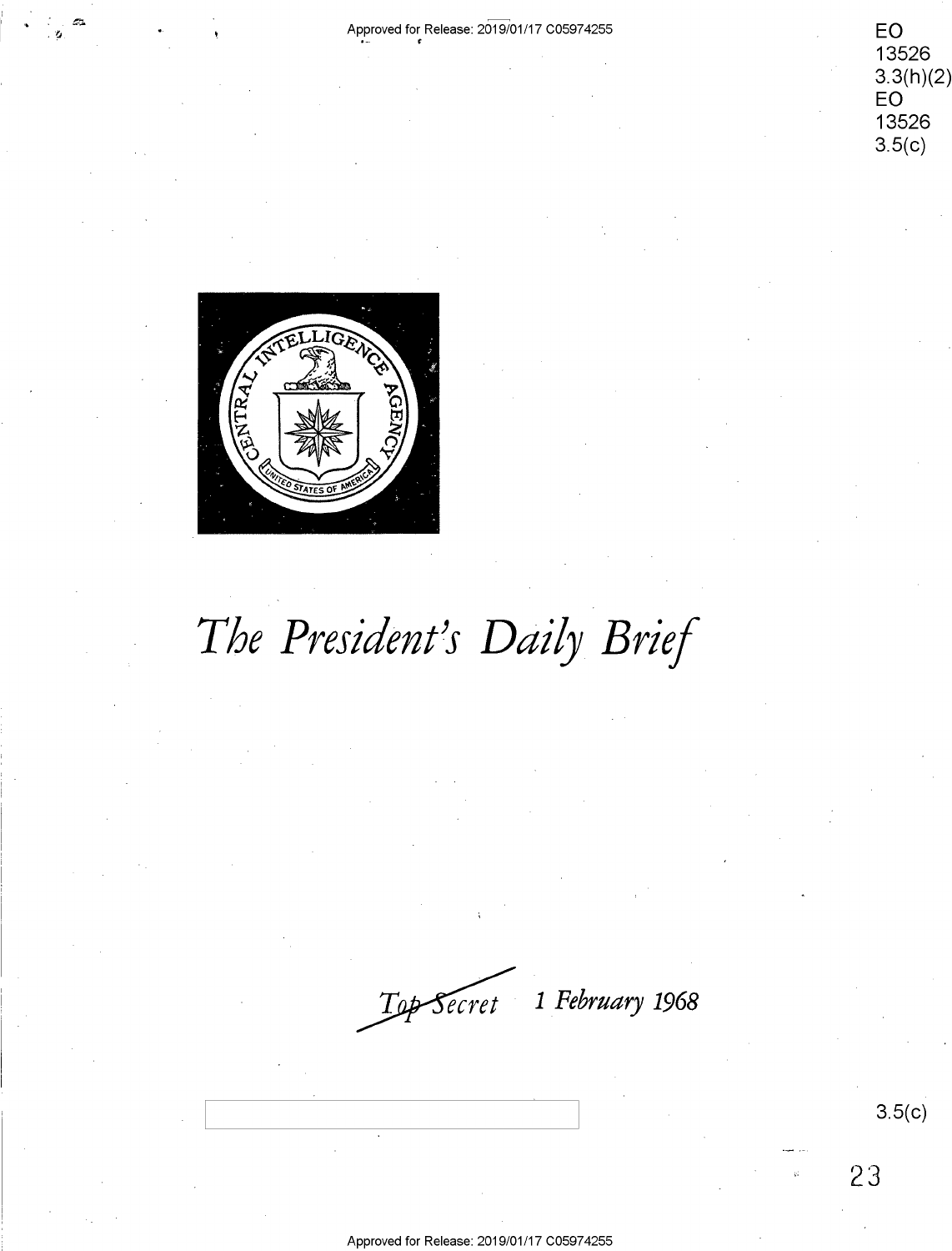$\frac{1}{3.5(c)}$ 

• TOP SECRET - <u>Approved for Release: 2019/01/17</u> C05974255 3.5(c) TOP SECRET -

 $\mathbf{r}$ 

- DAILY BRIEF DAILY BRIEF 1 FEBRUARY 1968 1 FEBRUARY 1968
- 1. South Vietnam 1. South Vietnam  $(as of 5:30 AM are$ EST) EST)

Most enemy forces in the Saigon Most enemy forces in.the Saigon area were routed by about noon, Saigon time, today. Allied forces are gon time, today, Allied forces are now moving against the remaining pockets of resistance. pockets of resistance,

In the northern half of South In the northern half of South Vietnam, Communist forces remain entrenched in the highland cities of trenched in the highland cities of Kontum and Ban Me Thuot. At Hue, an non-onm can gain more enably in the , and mental size is still in control of mental size is still in.control of part of the city. part of the city.

The Liberation Front and Hanoi The Liberation Front and Hanoi radios last night announced the es-radios last night announced the establishment of a "Revolutionary tablishment of <sup>a</sup> "Revolutionary Administration" in South Vietnam. Administration" in South Vietnam, The "Administration" is supposed to The "Administration" is supposed to be the new authority in Saigon and be the new authority in Saigon.and other areas where the Viet Cong have other areas where the Viet Cong have influence over the population. Its influence over the population. Its main purpose, according to the broadcasts, is to serve as a strong voice casts, is to serve as <sup>a</sup> strong voice. in demanding the withdrawal of US in demanding the withdrawal of US forces. forces.

2. Korea 2. Korea

TOP SECRET

There has been no word yet out There has been no word yet out of Moscow in reaction to the collision of Moscow in reaction to the collision yesterday of a US destroyer and a yesterday of\_a US destroyer and <sup>a</sup> Soviet freighter in the Sea of Japan. Soviet freighter in the Sea of Japan, The Russian ship is apparently return= The Russian ship is apparently returnm ing to Vladivostok instead of proceeding on to Odessa. ing on to Odessa,

3.3(h)(2) 3.3(h)(2)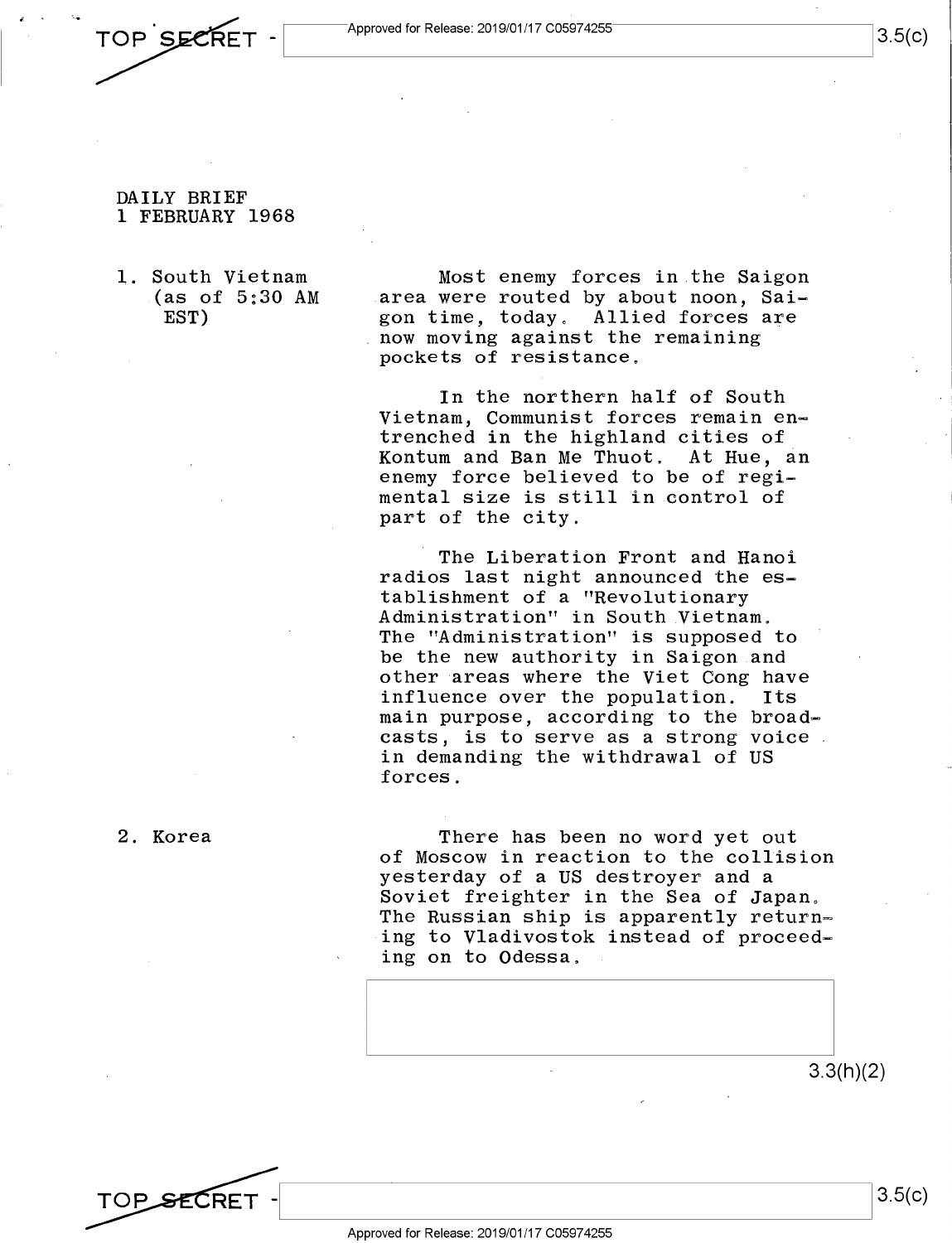**IOP. SECREI** 

3. Cuba 3,.Cuba

, Havana and Mexico City have completed arrangements for monthly flights to bring US citizens from Cuba. The flights will begin next Wednesday. flights will begin next Wednesday. There are still some 900 US citizens There are still some 900 US citizens and about 2,000 alien relatives who and about 2,000 alien relatives who want to get out.

4 .. Ma 1 i-Cuba 4..Mali-Cuba  $3.3(h)(2)$ Cuba has agreed to send some 400 Cuba has agreed\_to send some 400'

technicians to Mali over an extended recnnicians to <u>mail over an extended</u><br>period first contingent is expected to arrive next month; some of these will probably be used to train Mali's civilian mili-be used to train Mali's civilian militia. This raises the possibility that tia. This raises the possibility that Castro intends to establish a beach-Castro intends to establish.a beache head in another radical African state-- head in.another radical African statemm similar to his efforts in the Congo similar to his efforts in the Congo'  $(Brazzaville)$ . period The

only 25 Cuban technicians--all nonmilitary types--are now in Mali.

5. Soviet Union - 5° Soviet\_Union.- India -India

**CRET** 

3.3(h)(2) 3.3(h)(2)

3.5(c) 3.5(0)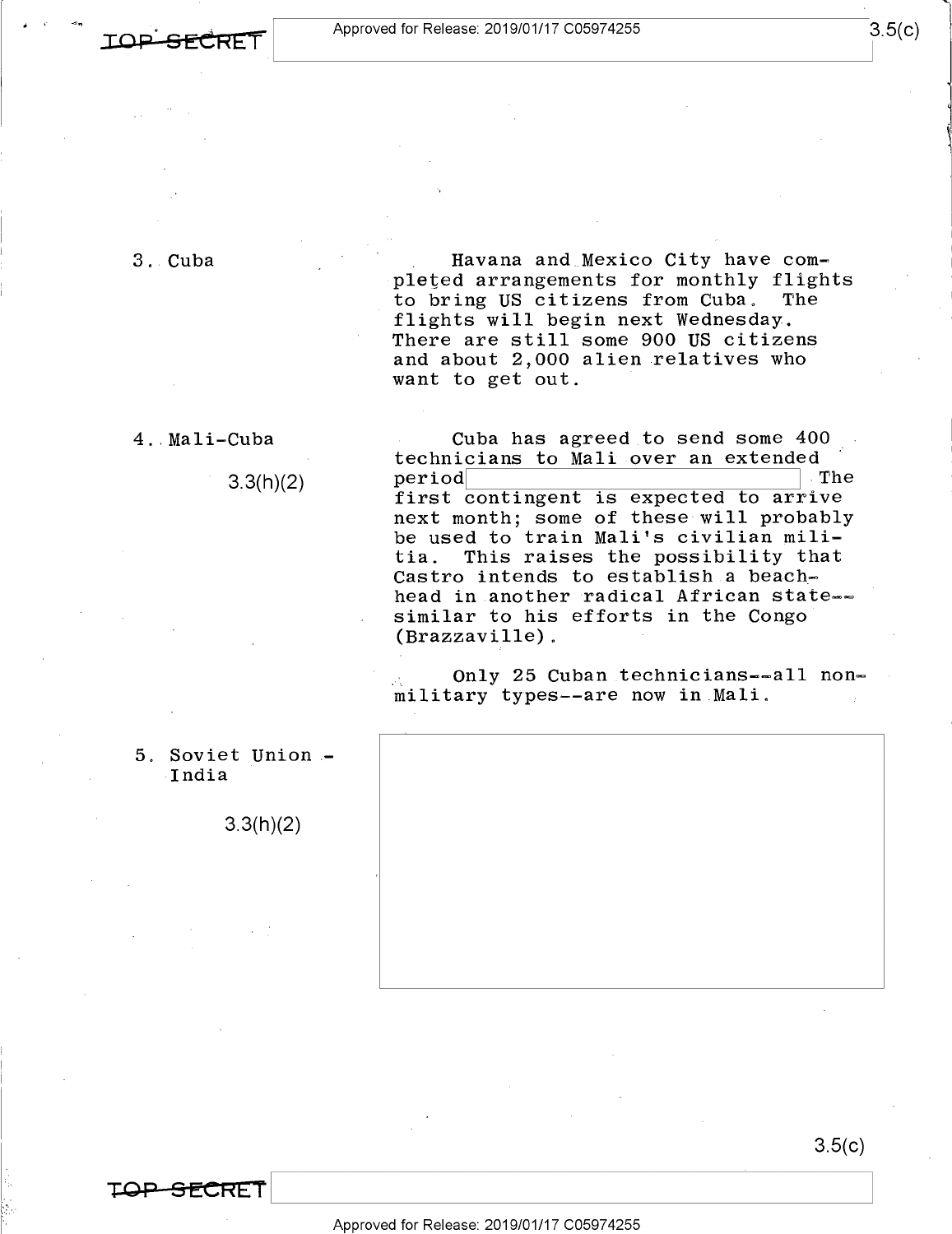### 6. Panama

Partisans of presidential candi-6, Panama Partisans of presidential candim dates Samudio and Arias are preparing dates Samudio and Arias are preparing for a clash at a campaign rally in western Panama on Saturday. Samudio's backers are said to be planning a de-backers are said to be planning <sup>a</sup> dew liberate provocation. The national liberate provocation, The national guard chief says order will be main-guard chief says order will be mainm tained, but the local commander--who tained, but the local commandermmwho opposes Arias-=is in a position to let opposes Arias—ais in.a position to let the situation slip out of hand. the situation Slip out of hand,

7. Nigeria

**-=FOP S E.CREI** -

7. Nigeria **The recently renewed federal** offensive is making some headway, but an  $\frac{1}{2}$  and to the fighting is not in sight. on the political front in Lagos, the ruling Supreme Military Council has ruling Supreme Military Council has moved to cut back the growing influence moved to cut back the growing influence notical to cat been the growing initiative. This only suggests that the council in-This only suggests that the council in» tends to maintain military rule well tends to maintain military rule well into the postwar period. into the postwar-period.

 $3.5(c)$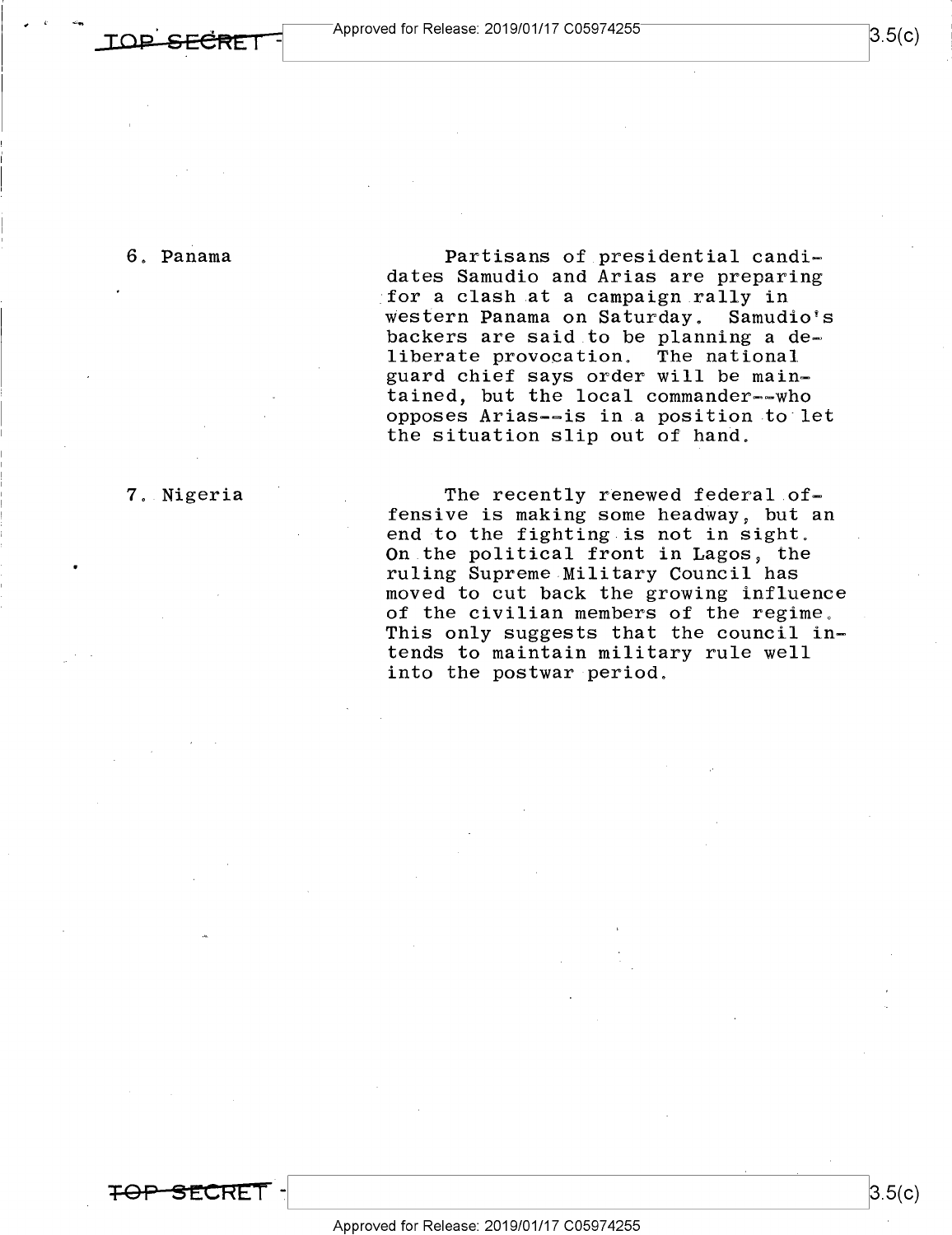Top Secret

 $\frac{7}{6}$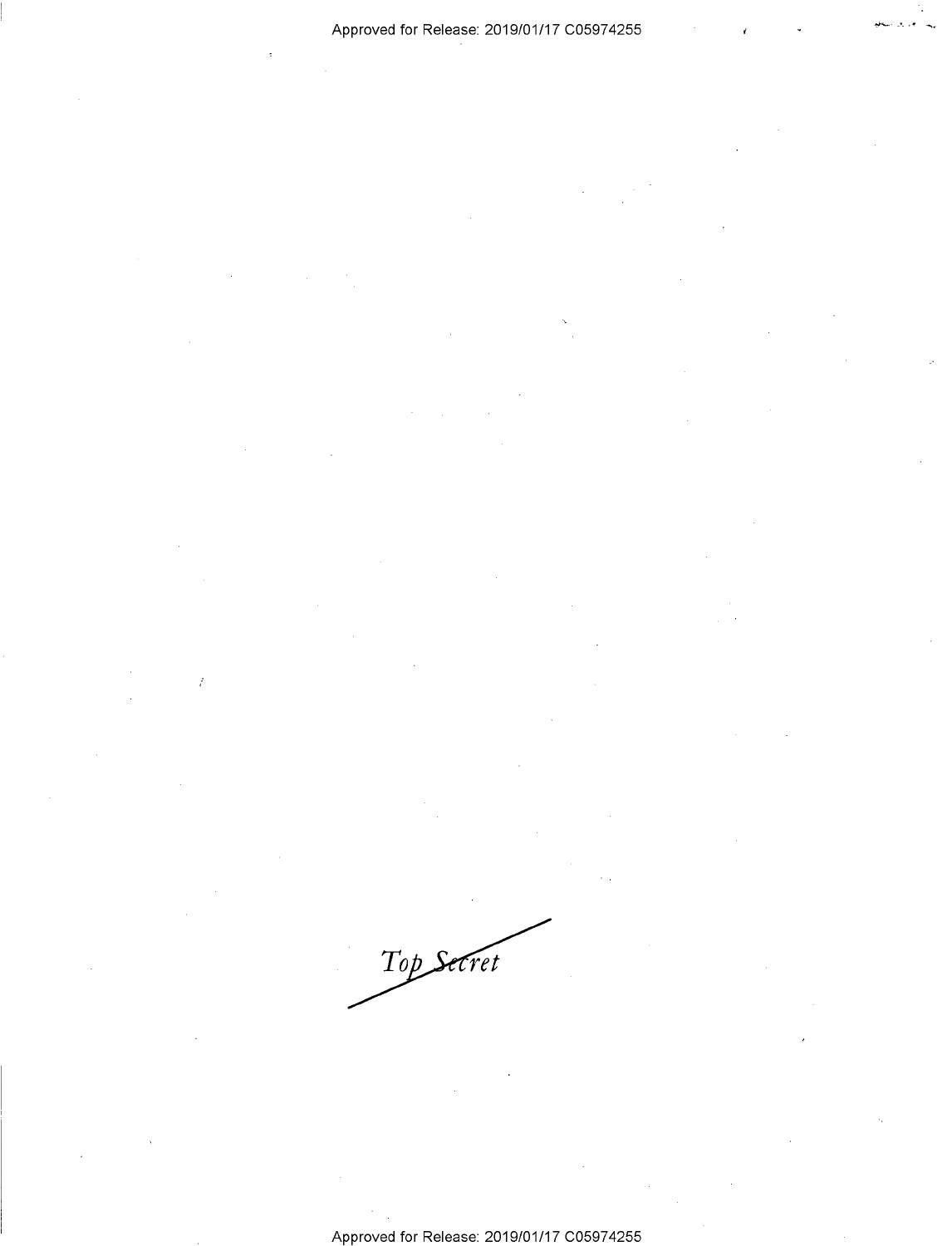n-

**Lep Secret** 



## *FOR THE PRESIDENT'S EYES ONLY*  FOR THE PRESIDENT'S EYES ONLY

## Special Daily Report on North Vietnam SPECial Daily Report on North'Vietnarn

Top Secret 3.5(c) Top Secret  $3.5(c)$ 

 $16$ 1 February 1968 1 February 1968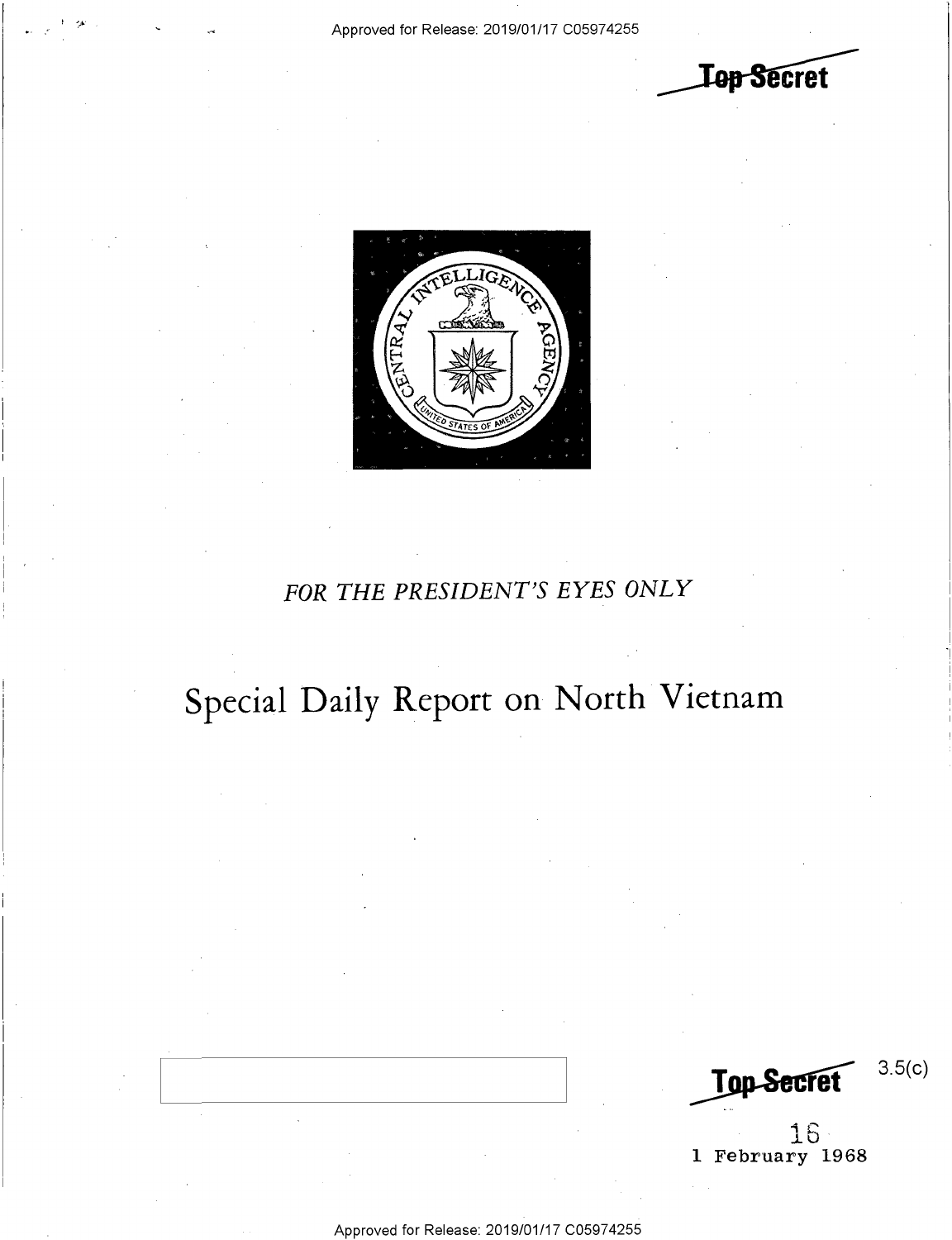$\rightarrow$  TOP SECRET - Approved for Release: 2019/01/17 C05974255  $\rightarrow$  3.5(c) Approved for Release: 2019/01/17 C05974255  $\frac{1}{3.5(0)}$  3.5(c) |

> Special Daily Report on North Vietnam 'Special Daily Report on North Vietnam for the President's Eyes Only for the.President's Eyes Only

> > 1 February 1968 -1 February 1968

# I. NOTES ON THE SITUATION

TOP SECRET

Hanoi Firm on Trinh Formula: After returning last week from a trip to Hanoi, the North Vietnam-1ast-week.from.a trip to Hanoi, the North Vietnam ese ambassador in Laos told his Japanese and Soviet ese ambassador in Laos told his Japanese and Soviet colleagues that the recent Trinh statement was North Vietnam's "ultimate word" on negotiations and North Vietnamls "ultimate-word" on negotiations and that it was up to the US to respond. He also por-that it was up to the US to respond. .He also por trayed the San Antonio formula as a "US maneuver" trayed the San Antonio-formula as <sup>a</sup> "US maneuver" to impose conditions for a bombing halt. In con-to impose conditions for <sup>a</sup> bombing halt.\_ In conversations with Ambassador Sullivan, the Soviet ambassador showed special interest in Mr. Clifford's -ambassador showed special interest in.Mr. Clifford's interpretation of the "no advantage" idea and asked interpretation of the "no advantage" idea and\_asked for an exact text. Sullivan sent him two copies for an exact.text. Sullivan sent him.two copies and suggested one be passed to his North Vietnamese and suggested one be passed to his North.Vietnamese colleague. colleague.

\* \* \*

#### \* \* \* \*\_\* \*

Communists Comment on Events in South: Com-Communists Comment\_on\_Events in South: Communist propaganda is giving heavy play to the upsurge in military activity in the South and stress-surge in military activity in the South and stress—' ing that by this show of strength the Communists ing that by this Show of\_strength the Communists have demonstrated that the US cannot accomplish its have demonstrated that the US cannot acComplish its objectives. The clear implication is that the US objectives. The clear implication.is that the US must resort to a political compromise. Vietnamese must resort.to <sup>a</sup> political compromise. Vietnamese Communist propaganda beamed to the South emphasizes Communist propaganda beamed to the South emphasizes

TOP SFCRET

3.5(c)  $\overline{BFT}$  3.5(c)

 $3.3(h)(2)$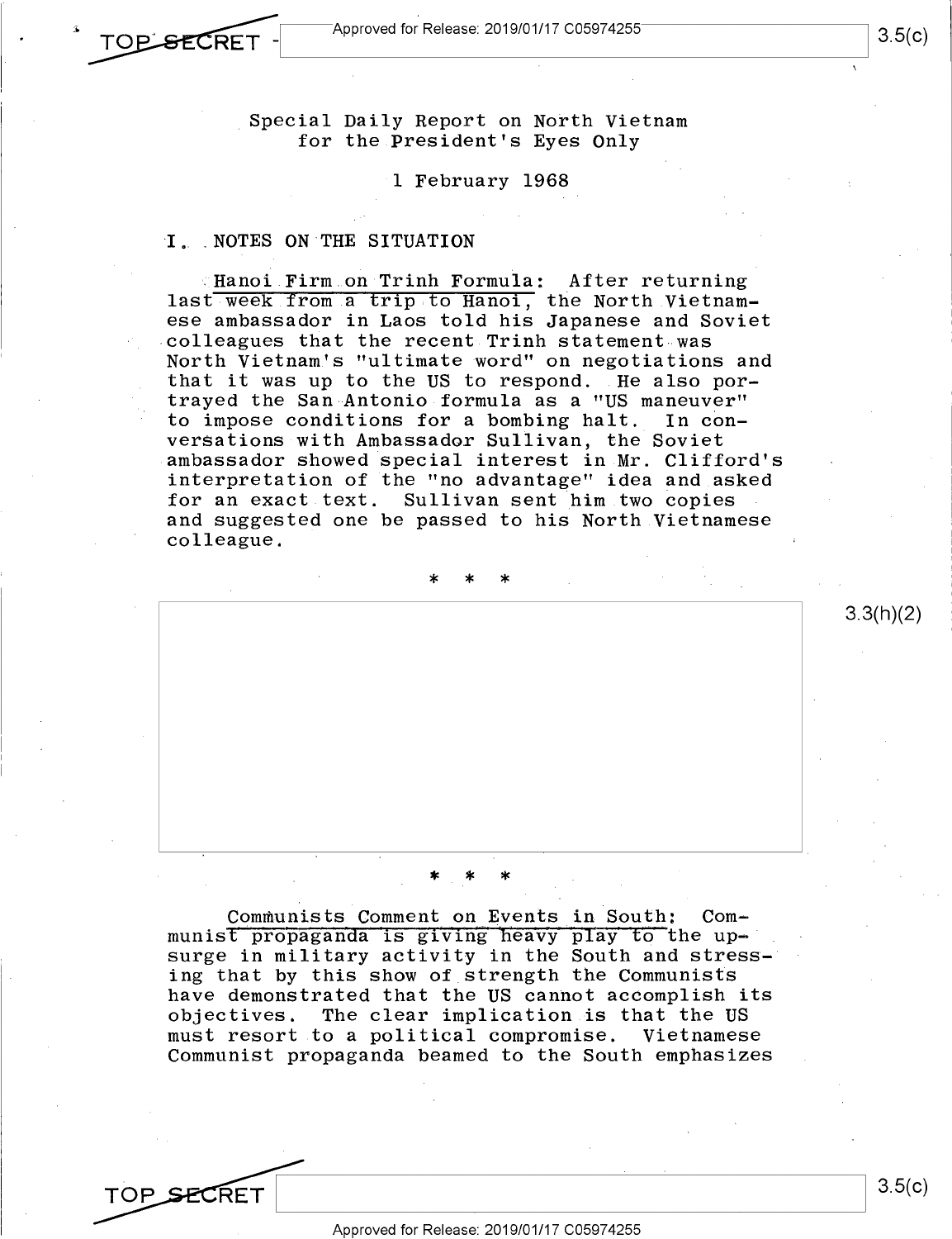1\*

the size and scope of the offensive as if to under-the size and scope of the offensive as if to underscore Communist capabilities to stand up to US mili-score Communist capabilities to stand up to US mili tary power.

Hanoi has made no attempt to portray the current offensive as a conclusive or final stage in rent offensive as <sup>a</sup> conclusive or final stage in the struggle, but instead is treating it as further the struggle, but instead is treating it as further proof that Communist forces hold the initiative and proof that Communist forces hold the initiative and are able to launch large-scale, coordinated attacks. are able to launch large—scale, coordinated attacks. are able to haunch harge-scare, coordinated attacks.<br>This, it says, demonstrates once again that the US is in a "losing situation." A broadcast on 31 Janu-'is in <sup>a</sup> "losing situation." -A broadcast on 31 January said the upsurge in Communist military activity ary said the upsurge in.Communist military activity is.a continuation of successes achieved during the is,a continuation.of successes achieved during the past month. It claimed that recent Communist vic-past month. It claimed that recent Communist victories had caused the US to cancel the allied cease-tories had caused the US to cancel the allied ceasefire, and the Communists have "repaid the enemy in fire, and the Communists have "repaid the enemy in kind" by launching widespread attacks on 30 January. kind" by launching widespread attacks on 30 January.

Hanoi's replay of a Viet Cong news agency re-Hanoi's replay of <sup>a</sup> Viet Cong news agency report on 31 January took the same line in claiming port on 31 January took the same line in claiming that Communist forces had successfully attacked "all 'that Communist forces had.successfully attacked "all over the battlefield" and reduced the allies to con-over the battlefield" and reduced the allies to con— . fusion and clumsy responses. The Viet Cong radio singled out the attacks in Saigon as especially sig-singled out the attacks in Saigon as especially sig nificant in showing Communist abilities to strike nificant-in showing Communist abilities to strike the heart of the enemy camp. the heart of the enemy camp. <sup>=</sup>

There has been no Chinese Communist commentary on the situation as yet. Soviet broadcasts, how-on the situation as yet. Soviet broadcasts, how ever, are carrying both Western and Vietnamese Com-ever, are Carrying both Western and Vietnamese COmmunist accounts of the action and stressing the US munist accounts of the action.and stressing the US predicament. A commentary in Pravda on 31 January predicament. A commentary in Pravda on 31 January productions. In communication can be considered a "new major offensive" which disproves "US propaganda" that Viet fensive" which disproves "US propaganda" that Viet Cong forces are "depleted." It charges that US Cong forces are "depleted." It charges that US optimism is designed solely to mislead people be-optimism is designed solely to mislead people be fore the presidential elections. It also asserts fore the presidential elections. It also asserts that the offensive is a reply to continued US at-that the offensive is.a reply to continued US attempts to seek a military solution to the conflict, and that these events show again that the US is and that these events show again that the US 18' "bogging down deeper" in a war "without prospects." "bogging down deeper" in <sup>a</sup> war "without prospects."

> \* \* \* \*>|< \*

TO<del>D S</del>ECRET  $CRET$   $3.5(c)$ 

Approved for Release: 2019/01/17 C05974255 Approved for Release: 2019/01/17 C05974255

 $-2-$ 

 $-2-$ 

 $3.3(h)(2)$ 

3.5(c)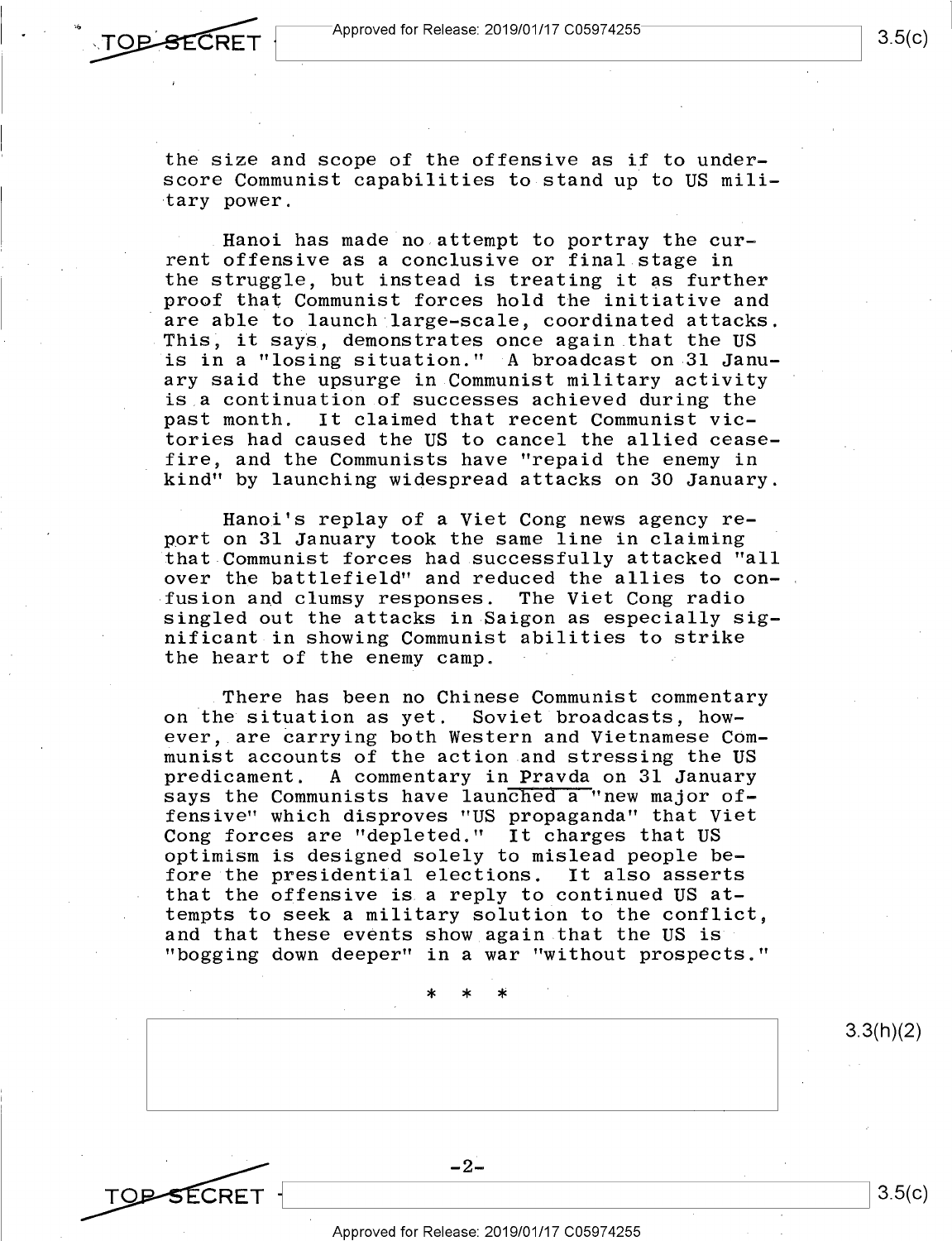3.5(c)



Approved for Release: 2019/01/17 C05974255 'Approved for Release: 2019/01/17 C05974255

TOP SECRET